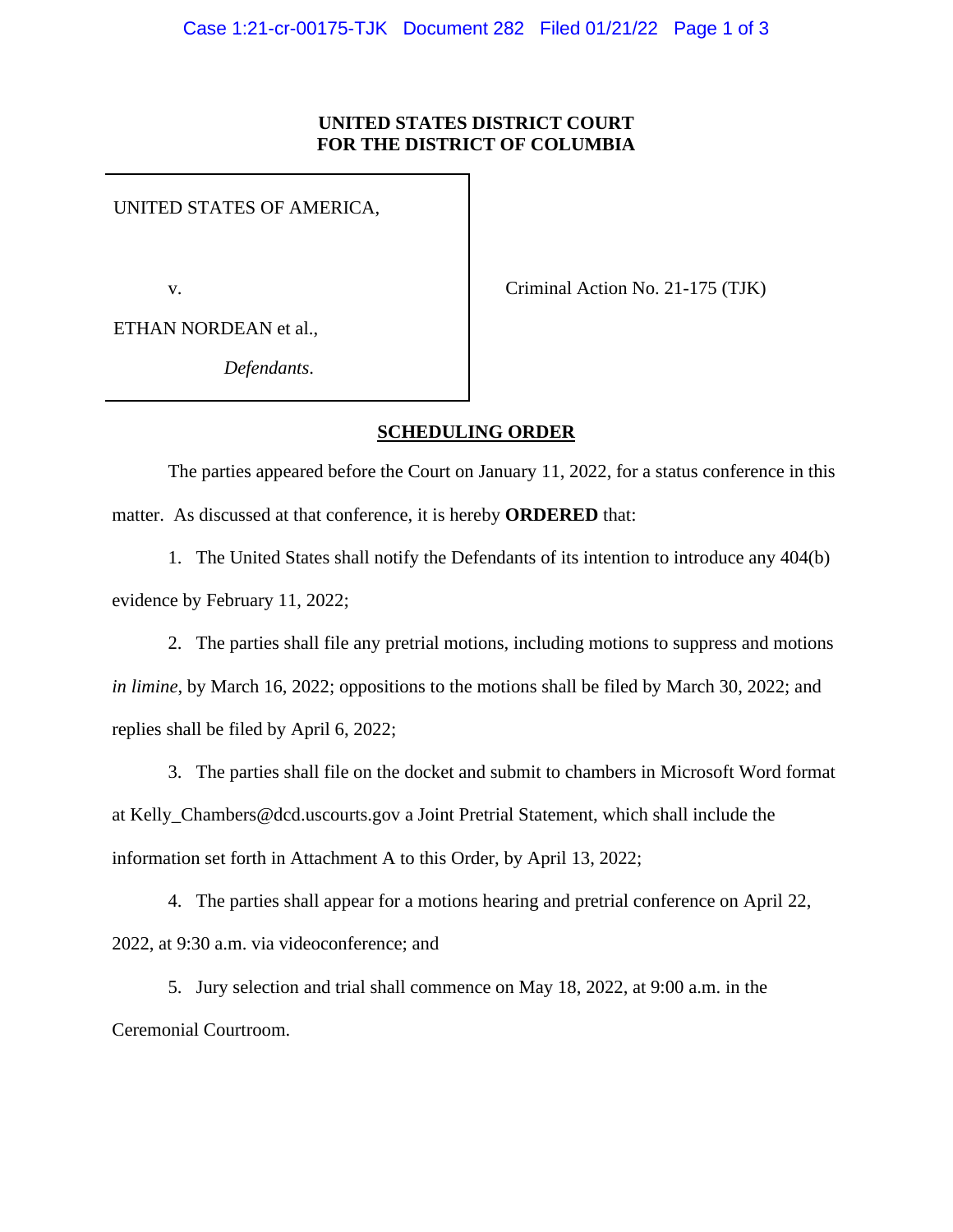## **SO ORDERED.**

/s/ Timothy J. Kelly TIMOTHY J. KELLY United States District Judge

Date: January 21, 2022